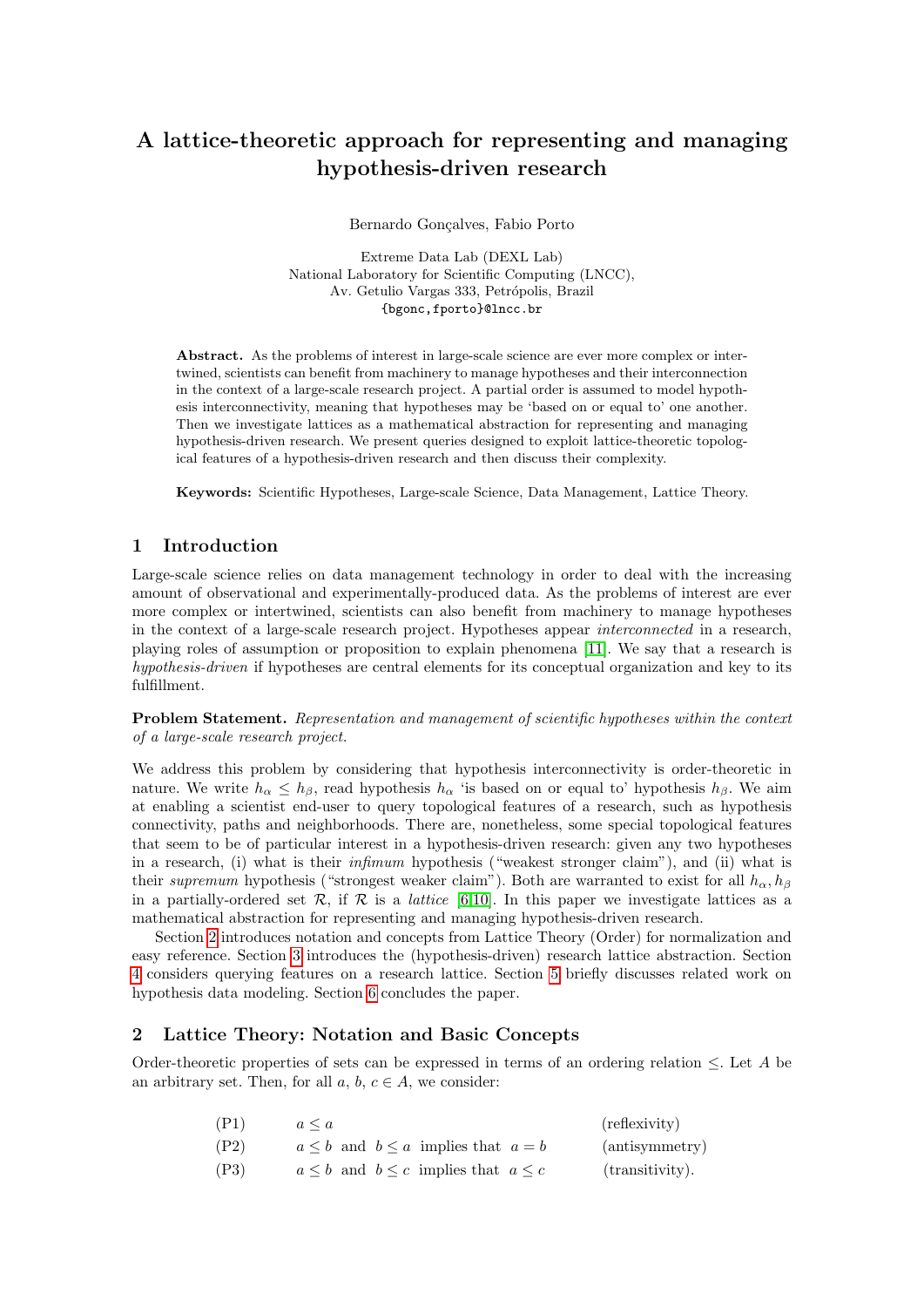#### 2 B. Gonçalves, F. Porto

A partially ordered set, or poset  $\langle A; r \rangle$ , A for short, consists of a non-empty set A and a binary relation r on A, such that r satisfies properties (P1)–(P3). Note that  $a \geq b$  means  $b \leq a$ , i.e.,  $\leq$ has an inverse; and that  $\lt$  is defined by  $\neg (P1)$  and  $(P3)$ . If  $\mathcal A$  is a poset,  $a, b \in \mathcal A$ , then a and b are comparable if  $a \leq b$  or  $b \leq a$ . Otherwise, a and b are incomparable, in notation, a || b. A zero of a poset P is an element 0 with  $0 \le x$  for all  $x \in P$ . A unit, 1, satisfies  $x \le 1$  for all  $x \in P$ . There are at most one zero and at most one unit in a poset. A bounded poset is one that has both 0 and 1. A poset  $\mathcal P$  can be represented by a list of the pairs of elements satisfying the partial order. It can also be represented by means of the covering relation: a is covered by b, in notation,  $a \prec b$ , if  $a < b$  and for no x,  $a < x < b$ . This relation is enough to determine a finite poset [\[10\]](#page-4-2), with  $\langle P; \prec \rangle$ for  $P$ , and it is used to build its Hasse diagram.<sup>[1](#page-1-1)</sup>

Given two hypotheses  $h_{\alpha}, h_{\beta} \in R$ , we shall write:  $h_{\alpha} \leq h_{\beta}$  ( $h_{\alpha}$  'is based on or equal to'  $h_{\beta}$ );  $h_{\alpha} < h_{\beta}$  ( $h_{\alpha}$  'is based on'  $h_{\beta}$ );  $h_{\alpha} \prec h_{\beta}$  ( $h_{\alpha}$  'is directly based on'  $h_{\beta}$ ); and  $h_{\alpha}$  || $h_{\beta}$  ( $h_{\alpha}$  'is incomparable to'  $h_{\beta}$ ).

Let  $H \subseteq P$ ,  $a \in P$ , for an arbitrary poset  $\langle P; \leq \rangle$ . Then a is an upper bound of H, if  $h \leq a$  for all  $h \in H$ . An upper bound a of H is the least upper bound of H or supremum of H if, for any upper bound b of H, we have  $a \leq b$ . It is written  $a = \sup H$ , and the uniqueness of the supremum can be shown straightforwardly.<sup>[2](#page-1-2)</sup> The concepts of *lower bound* and *greatest lower bound* or *infimum* are similarly defined. The latter is denoted by inf  $H$ , and uniqueness of the infimum is verified likewise. The set of upper (lower) bounds of an element h is denoted  $\uparrow h$  ( $\downarrow h$ ).

**Def. 1.** A poset  $\mathcal L$  is a **lattice** if sup $\{a, b\}$  and  $\inf\{a, b\}$  exist for all  $a, b \in L$ .

We can refer to lattices as algebraic structures by the notation:

$$
a \lor b \equiv \sup\{a, b\}
$$

$$
a \land b \equiv \inf\{a, b\}
$$

read ∨ the join, and ∧ the meet. In lattices, these are binary operations, i.e., they can be applied to any pair of elements  $a, b \in L$  to yield again an element of L. For all  $a, b \in L$ , these operations satisfy idempotency, commutativity, associativity and absorption. Lattice Theory has singled out a special kind of posets for detailed investigation. It is a vast mathematical theory with plenty of interesting results. In Theoretical Computer Science, for instance, lattices are used in the study of semantic properties of programs (e.g., confluence, termination) [\[6\]](#page-4-1). In the sequel we refer to lattices as a mathematical abstraction for hypothesis-driven research.

The inf–sup existence property of lattices as special posets may translate into neat properties of a hypothesis-driven research as a scientific theory.

## <span id="page-1-0"></span>3 The Research Lattice Abstraction

We characterize a hypothesis-driven research as a poset, further constrained to be a lattice.

**Def. 2.** Let H be a set of hypotheses. The **top**,  $\top$ , is a special hypothesis such that  $h \leq \top$ , for all  $h \in H$ . The **bottom**,  $\bot$ , is another special hypothesis, dual of  $\top$ , such that  $\bot \leq h$ , for all  $h \in H$ .

<span id="page-1-4"></span>**Def. 3.** A hypothesis-driven research poset  $R$  is a finite, bounded poset, whose elements are hypotheses,  $\top \in R$  is unit, and partial order  $\leq$  reads 'is based on or equal to.<sup>[3](#page-1-3)</sup>

**Def. 4.** Let R be a research poset. We say that R is **lifted**, written  $\mathcal{R}_\perp$ , if  $\perp \in R$ . Then  $\perp$  is zero of  $\mathcal{R}_\perp$ .

<span id="page-1-1"></span> $^{\rm 1}$  [http://en.wikipedia.org/wiki/Hasse\\_diagram](http://en.wikipedia.org/wiki/Hasse_diagram).

<span id="page-1-2"></span><sup>&</sup>lt;sup>2</sup> In fact, if  $a_0$  and  $a_1$  are both suprema of H, then  $a_0 \le a_1$ , since  $a_1$  is an upper bound, and  $a_0$  is a supremum. Similarly,  $a_1 \le a_0$ , since  $a_0$  is an upper bound, and  $a_1$  is a supremum. Thus, by (P2),  $a_0 = a_1$ .  $\Box$ 

<span id="page-1-3"></span><sup>&</sup>lt;sup>3</sup> N.B.: since  $R$  is a finite poset, we can infer the set of partial order pairs  $\leq$  from the set of covering pairs ≺. At a logical level, we shall refer to both somewhat interchangeably. At the user level, only ≺ is seen.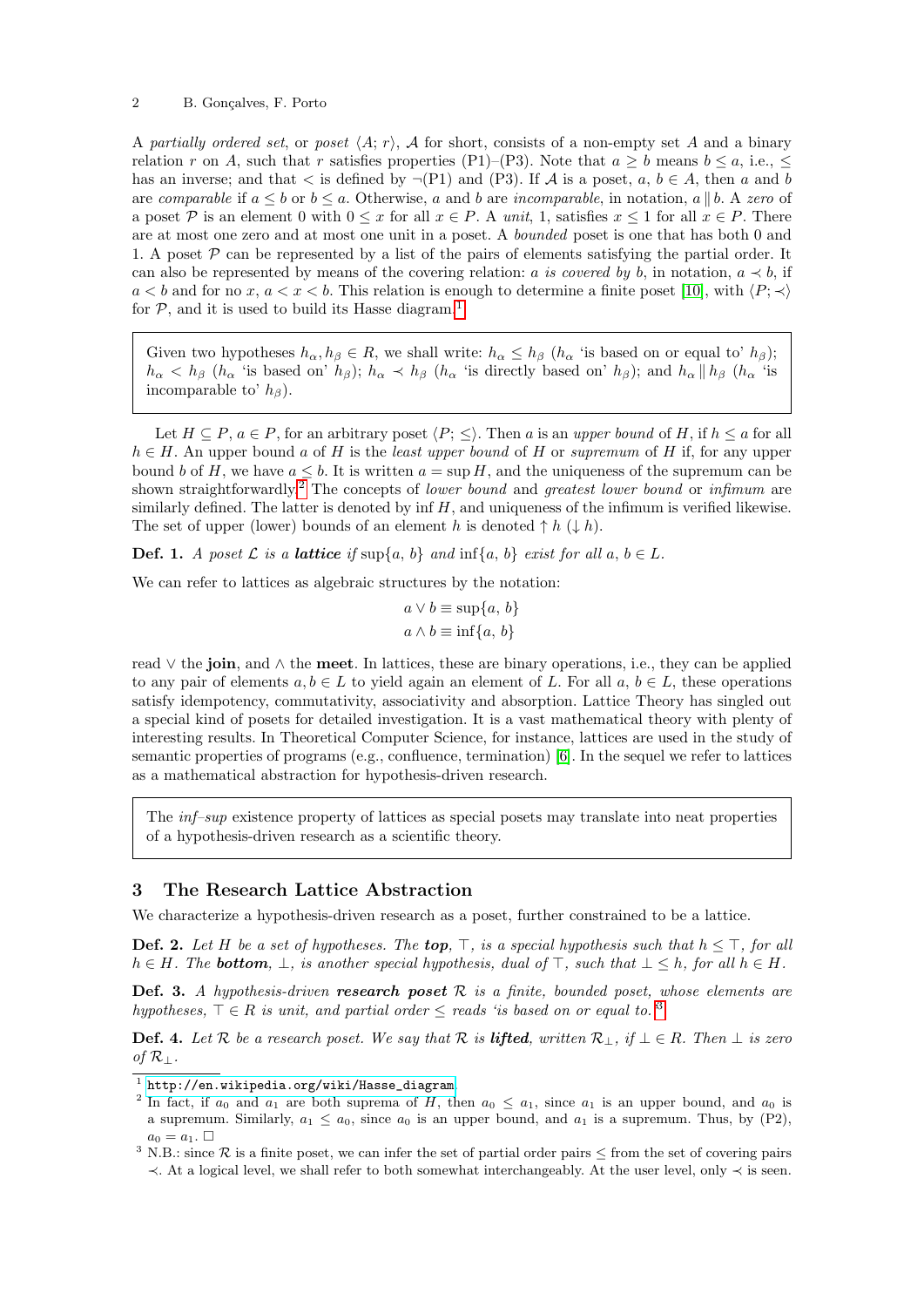The top hypothesis,  $\top$ , serves as a root element under which a research poset is built. It assumes nothing, leaving everything open for consideration. The bottom hypothesis, ⊥, is meant to indicate that the research is yet unfinished, either because it is simply ongoing (without a final hypothesis), or because there are two or more incomparable hypotheses that can be considered to be competing.

If there exists a hypothesis  $h_v \neq \perp$  that is directly based on two others, i.e.,  $h_v \prec h_\alpha$  and  $h_v \prec h_\beta$ , then it is intuitive to say that  $h_\alpha$  and  $h_\beta$  are confluent to  $h_v$  as trains of thought. As a stronger notion, consider a mental operation in which a scientist practitioner takes two (or more) hypotheses  $h_{\alpha}$  and  $h_{\beta}$  as input and (non-deterministically) generates another hypothesis  $h<sub>v</sub>$  as output. Def. [5](#page-2-1) gives a precise meaning for that conceptual operation, which is founded in Conceptual Blending [\[7\]](#page-4-4), an established theory in cognitive sciences.

<span id="page-2-1"></span>**Def. 5.** Let R be a research poset, and let  $S \subset R$  such that  $|S| > 1$  and  $x \parallel y$  for all  $x, y \in S$ . Then  $h \in R$  is a **blend** of S, written  $h \triangleleft S$ , if  $h \prec s$  for all  $s \in S$  and  $h \prec s'$  implies  $s' \in S$ .

Examples of research posets are presented in Fig. [1.](#page-3-1) They have been derived from authoritative sources, i.e., taken from their (historical) research context and organized according to our conceptual framework—see Appendix [B;](#page-6-0) note, in contrast to Fig. [1,](#page-3-1) that hypotheses lack their inherent interconnectivity when presented in tabular form. Those research posets are all lattices. Nonetheless, we need to investigate research posets in general w.r.t. the  $\inf$ -sup existence property. In a poset R, the greatest lower bound inf $\{x, y\}$  of whatever pair  $\{x, y\} \subset R$  may fail to exist for two different reasons [\[6\]](#page-4-1): (i) because x and y have no common lower bound, i.e.,  $\{x, y\}^{\ell} = \varnothing$ ; or (ii) because they have no greatest lower bound, i.e.,  $|\text{Max}\{x, y\}^{\ell}| > 1$ . The rationale for sup $\{x, y\}$ non-existence is dually the same.

<span id="page-2-2"></span>**Lemma 1.** Let R be a research poset. Then  $\{x, y\}^{\ell} \neq \emptyset$  and  $\{x, y\}^u \neq \emptyset$  for all  $x, y \in R$ .

*Proof.* By Def. [3,](#page-1-4) R is bounded. Then it has both 0 and 1. Since it has 0, and  $0 \le x$  for all  $x \in R$ , we have  $0 \in \{x, y\}^{\ell}$ . Thus  $\{x, y\}^{\ell} \neq \emptyset$ . Similarly, since it has 1 and  $x \leq 1$  for all  $x \in R$ , we have  $1 \in \{x, y\}^u$ . Thus  $\{x, y\}^u \neq \emptyset$ .  $\Box$ 

By Lemma [1,](#page-2-2) we know that condition (i) above is avoided. We still need to ensure that condition (ii) is avoided as well. For that, we shall constrain our application of Conceptual Blending specifically for scientific thinking (Axiom [1\)](#page-2-3). This axiom can be interpreted as a parsimony principle.

<span id="page-2-3"></span>**Axiom 1.** Let R be a research poset, and let  $h \triangleleft S$  such that  $\{x, y\} \subseteq S$ , for  $h \in R$  and  $S \subset R$ . Then there can be no  $h' \neq h$  in R such that  $h' \triangleleft S'$  and  $\{x, y\} \subseteq S'$ .

<span id="page-2-4"></span>**Theorem 1.** Let  $\mathcal{R} = \langle R; \prec \rangle$  be a research poset, initialized  $\prec := \{(\bot, \top)\}\$ , and let it be freely manipulated by Algorithms [1,](#page-5-0) [2](#page-5-1) or [3](#page-6-1) (cf. Appendix [A\)](#page-4-5) to derive an arbitrary poset  $\mathcal{R}'$ . We claim that  $\mathcal{R}'$  is a lattice.

*Proof.* The proof is given in Appendix [A.](#page-4-5)  $\square$ 

## <span id="page-2-0"></span>4 Querying over a Research Lattice

We can treat querying features related to  $\inf\{a, b\}$  and  $\sup\{a, b\}$  from an algebraic perspective through the operators meet and join (cf. Section [2\)](#page-0-0). They are among the main querying capabilities we have in mind in view of a scientist end-user thinking over his/her research lattice. Let us consider some query examples (see Fig. [1\)](#page-3-1).

- (Q1). Given  $(h_2)$  Polynucletide structure and  $(h_3)$  DNA storage of genetic information, find their join ("strongest weaker claim"): { $h \in R | h = h_2 \vee h_3$  }. [ $h_1$ ].
- (Q2). Given  $(h_2)$  Intra-species competition and  $(h_5)$  Predator-prey coupling, find their meet ("weakest stronger claim"): { $h \in R \mid h = h_2 \wedge h_5$  }.  $\lceil \perp \rceil$ .
- (Q3). Given  $(h_3)$  Logistic growth and  $(h_5)$  Predator-prey coupling, find the disjoint union of their complementary upper bounds:  $(\uparrow h_3 \setminus \uparrow h_5) \bigcup^* (\uparrow h_5 \setminus \uparrow h_3)$ .  $\left[ \{ (h_3, 1), (h_2, 1), (h_5, 2), (h_4, 2) \} \right].$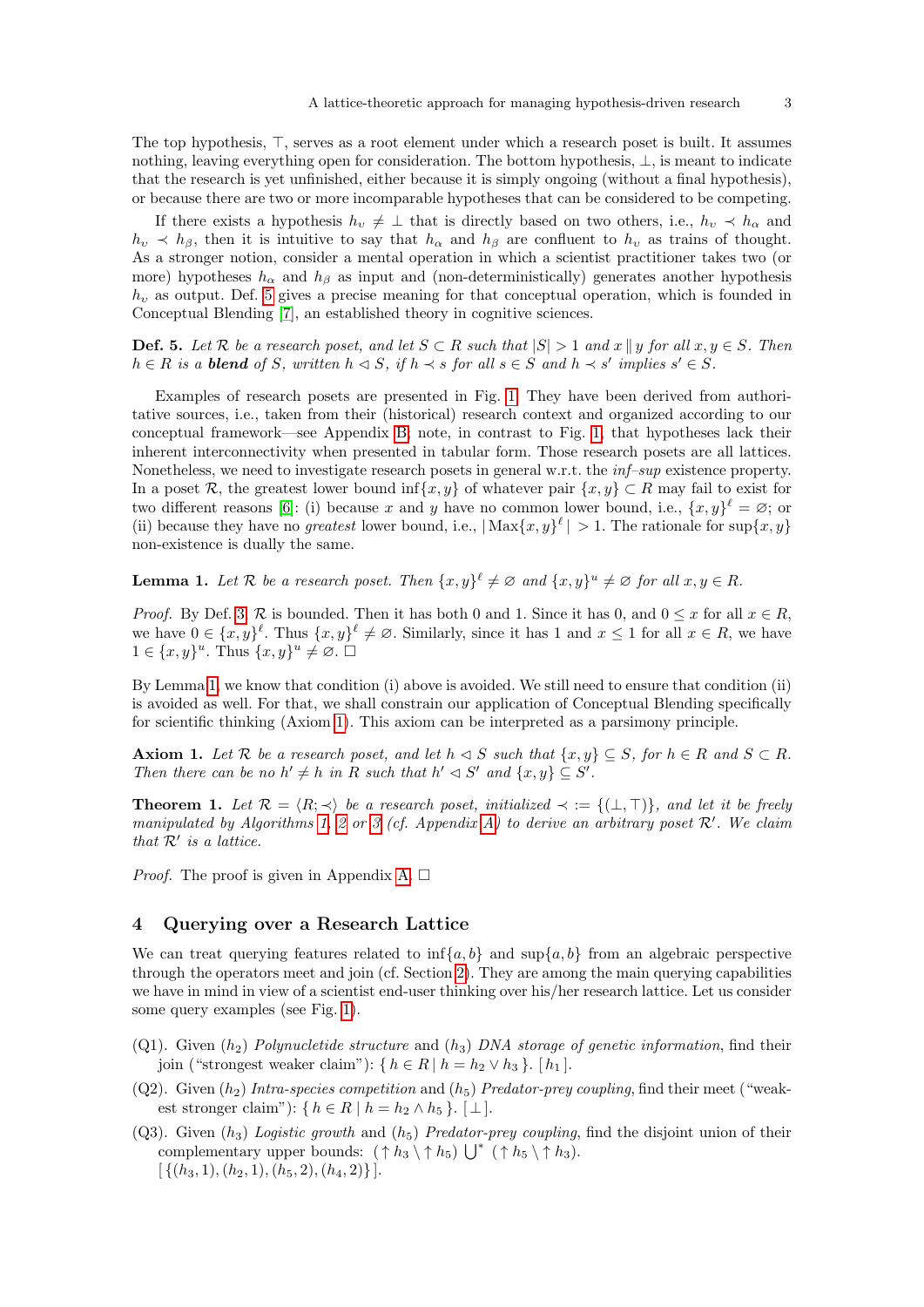

<span id="page-3-1"></span>Fig. 1. Hasse diagrams of research posets (lattices) from diverse fields of science. Hypotheses (the elements) are connected by line segments (the covering relation  $\prec$ ) that go upward from  $h_{\alpha}$  to  $h_{\beta}$  whenever  $h_{\alpha}$  'is directly based on'  $h_{\beta}$ . The 'ID' and 'name' properties for each element are presented (cf. Appendix [B\)](#page-6-0).

These queries illustrate a potential interest  $(Q1)$  in the strongest claim once dropping  $h_2$  and  $h_3$ ; or  $(Q2)$  in the weakest claim once assuming  $h_2$  and  $h_5$ ; or  $(Q3)$  in clustering sets of competing hypotheses (one set competing with the other) for inspection. Retrieving the up-set  $\uparrow h$  of a hypothesis (reflexive transitive closure of ≤) in a research lattice can also be relevant. For brevity, we are presenting small examples, but the research lattice abstraction is meant to be used in large-scale science. Furthermore, we can think of research lattices being further merged on the web (*merge* as an additional operation), such that large lattices are to be formed.

The complexity of queries related to the *meet* and *join* operators (Q1-Q2) or to computing reflexive transitive closures (Q3) is affordable. Efficient methods for the two lattice operations that also involve computing the closures are available in the literature [\[1,](#page-4-6)[15](#page-4-7)[,8\]](#page-4-8). They have been motivated by theoretical concerns [\[15\]](#page-4-7), multiple inheritance in programming language design [\[1\]](#page-4-6), or querying over trees and directed acyclic graphs (DAGs) [\[8\]](#page-4-8). Taking advantage of pre-processing on specific data structures, they can be computed in almost constant time [\[1\]](#page-4-6). Besides, a connectivitybased search procedure for research lattices does not have to differ from one for DAGs. Depth-first search (DFS) [\[13\]](#page-4-9), for example, is a classical graph-traversal algorithm that has a linear complexity on the size of its input,  $O(|V| + |E|)$ , where V stand for vertices and E for edges. The adaptation of DFS for research lattices (seen as special DAGs to be traversed) must be straightforward. A systematic study of the complexity of operations and queries on a research lattice data structure shall be object of future work.

#### <span id="page-3-0"></span>5 Related Work

Most of the current work on hypothesis modeling is found embodied in the RDF data model.<sup>[4](#page-3-2)</sup> We point out the initiatives on the Robot Scientist [\[12\]](#page-4-10), the SWAN Knowledge Base [\[9\]](#page-4-11), and the Hypothesis Browser (or HyQue) [\[5\]](#page-4-12). The choice for RDF (with OWL on top), however, is presumably more related to its reasoning capabilities and web compliance, and less because the RDF triple structure is an accurate fit for the data (the hypotheses). Graph data models [\[3\]](#page-4-13), in general, are in fact candidates to frame hypothesis-driven research. In this sense, the RDF query language still lacks support for topological features (connectivity, neighborhoods, etc) as standard abstractions [\[2\]](#page-4-14). This paper contributes to the investigation of a theoretical basis for managing hypothesis-driven research (Problem [1\)](#page-0-1). Seen as graphs, lattices would have the special features of: (i) being hierarchical (DAGs) and bounded; (ii) having their edge labels defined by a notion of order (the covering relation); and (iii) the inf–sup existence property for each pair of nodes.

This work can be complementary to initiatives on the (semi-)automatic retrieval of hypotheses (or claims) from the narrative structure of scientific documents. Primarily, we aim at providing scientists with a data management framework to operate their large-scale hypothesis-driven research.

<span id="page-3-2"></span><sup>4</sup> <http://www.w3.org/TR/rdf-primer/#rdfmodel>.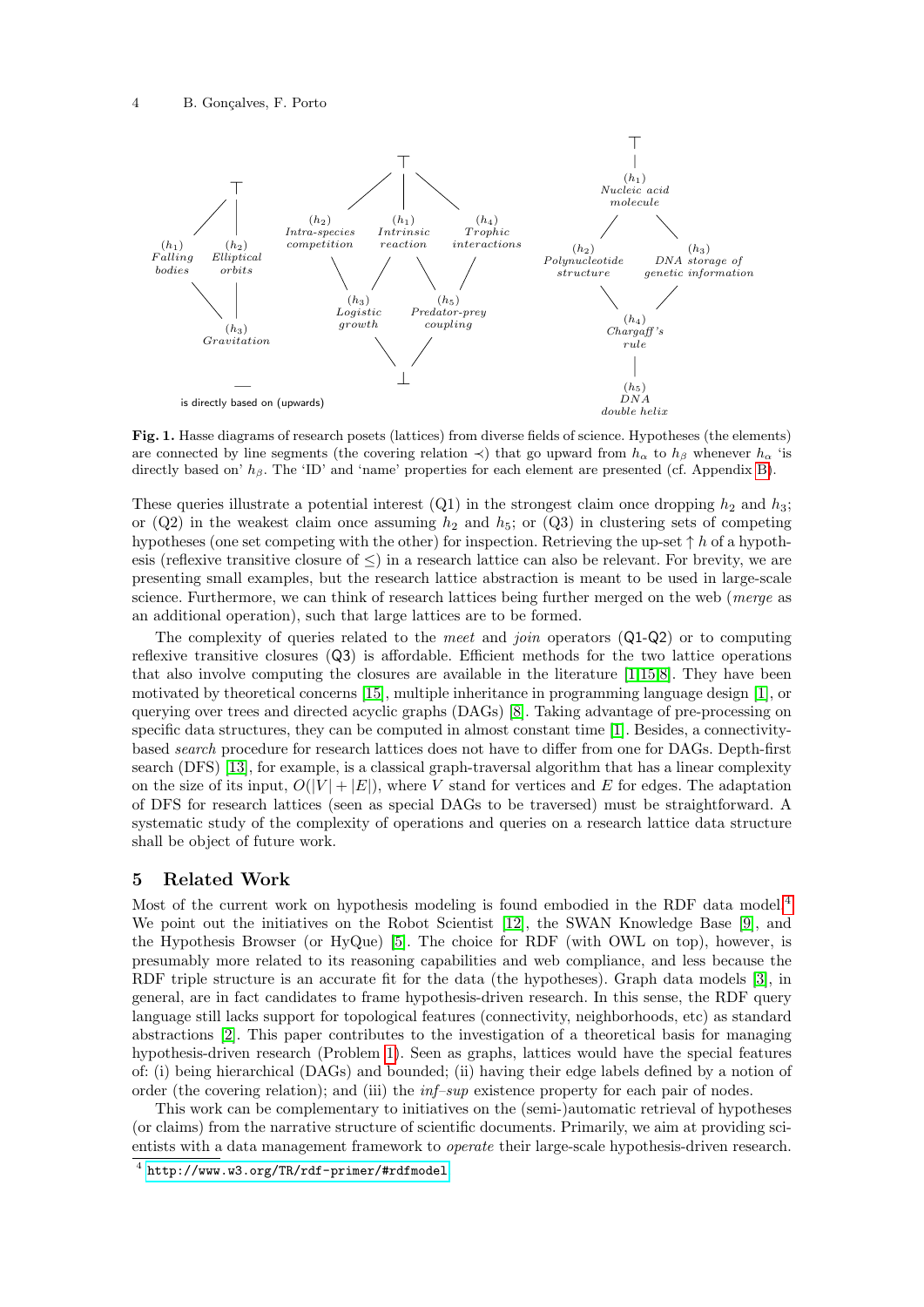#### <span id="page-4-3"></span>6 Conclusions

In this paper we introduced a lattice-theoretic approach for managing hypothesis-driven research. To our knowledge, this is the first study on scientific hypotheses from a data management point of view. In this approach, scientists themselves are enabled with operations to insert/delete hypotheses into/from their research lattices and query them further. This research vision can be made into useful data management technology for hypothesis-driven large-scale science.

## References

- <span id="page-4-6"></span>1. H. Aït-Kaci, R. Boyer, P. Lincoln, and R. Nasr. Efficient implementation of lattice operations. ACM T Progr Lang Sys, 11(1):115–46, 1989.
- <span id="page-4-14"></span>2. R. Angles and C. Gutierrez. Querying RDF data from a graph database perspective. In Proc. of ESWC, 2005.
- <span id="page-4-13"></span>3. R. Angles and C. Gutierrez. Survey of graph database models. ACM Computing Surveys, 40(1):1–39, 2008.
- <span id="page-4-16"></span>4. N. Bacaer. A Short History of Mathematical Population Dynamics. Springer, 2011.
- <span id="page-4-12"></span>5. A. Callahan, M. Dumontier, and N. H. Shah. HyQue: Evaluating hypotheses using semantic web technologies. Journal of Biomedical Semantics, 2(Suppl 2):S3, 2011.
- <span id="page-4-1"></span>6. B. A. Davey and H. A. Priestley. Introduction to Lattices and Order. Cambridge University Press, 2nd edition, 2002.
- <span id="page-4-4"></span>7. G. Fauconnier and M. Turner. The way we think: Conceptual blending and the mind's hidden complexities. Basic Books, 2002.
- <span id="page-4-8"></span>8. J. Fischer and D. H. Huson. New common ancestor problems in trees and directed acyclic graphs. Information Processing Letters, 110(8-9):331–5, 2010.
- <span id="page-4-11"></span>9. Y. Gao et al. SWAN: A distributed knowledge infrastructure for alzheimer disease research. J. Web Semantics, 4(3):222–8, 2006.
- <span id="page-4-2"></span>10. G. A. Gratzer. General Lattice Theory. Birkhauser, 2nd edition, 1998.
- <span id="page-4-0"></span>11. N. R. Hanson. Patterns of Discovery: An Inquiry into the Conceptual Foundations of Science. Cambridge University Press, 1958.
- <span id="page-4-10"></span>12. R. D. King et al. The automation of science. Science, 324(5923):85–9, 2009.
- <span id="page-4-9"></span>13. J. Kleinberg and E. Tardos. Algorithm Design. Addison Wesley, 2005.
- <span id="page-4-17"></span>14. L. A. Pray. Discovery of DNA structure and function: Watson and Crick. Nature Education, 1(1):1–8, 2008.
- <span id="page-4-7"></span>15. M. Talamo and P. Vocca. A data structure for lattice representation. Theor. Comput. Sci., 175(2):373– 92, 1997.

## <span id="page-4-5"></span>Appendix A: Proof of Theorem [1](#page-2-4)

*Proof.* The proof roadmap is as follows. We refer to the insertion and deletion operations to accomplish it by induction. So, consider research poset  $R_{\perp} = \langle R; \prec \rangle$ , with  $\prec = \{(\perp, \top)\}\$ , as given. We have inf $\{\top, \bot\} = \bot$ and sup $\{\top, \bot\} = \top$ , therefore  $\mathcal{R}_{\bot}$  is a lattice. Now, assume by the induction hypothesis that R of size  $|R| = k$  elements,  $k \geq 2$ , is a lattice, either lifted or not.<sup>[5](#page-4-15)</sup> We must show that  $\mathcal{R}' := insert(\mathcal{R}, h, ?)$ , of size  $|R'| = k + 1$ , is also a lattice, either after simple insertion,  $? = s$ , or blending insertion,  $? = S$  of a new element  $h$ . Furthermore, suppose the insertion operations have been shown to preserve the property such that R can be arbitrarily large, say  $|R| = M$ . Then, by reverse induction, assume that R of size  $|R| = k$ elements,  $2 < k \leq M$ , is a lattice, either lifted or not. We must show that  $\mathcal{R}' := delete(\mathcal{R}, h)$ , of size  $|R'| = k - 1$  is a lattice idem. Before we proceed with the induction argument for each operation, it is worth highlighting some general features of posets. If  $a < b$ , then  $\inf\{a, b\} = a$  and  $\sup\{a, b\} = b$ ; hence, to show that a poset is a lattice, it suffices to check the incomparable pairs, i.e.,  $\{a, b\}$  such that  $a \parallel b$ [\[6\]](#page-4-1). Consider also Def. [3,](#page-1-4) Lemma [1,](#page-2-2) to recall that after manipulation the poset must be kept bounded. In particular, after insertion of a new element h, we have to verify for all new pairs  $\{h, x\} \subset R' \setminus R$  that both  $\inf\{h, x\}$  and  $\sup\{h, x\}$  exist; and after deletion of element h, we have to verify that it does not violate that property w.r.t. the remaining pairs.

Simple insertion (Algorithm [1\)](#page-5-0). New element  $h \prec s$  is connected to its one cover  $s \in R$ . Then, if  $s = \mathcal{R}(0)$ , we have  $h = \mathcal{R}'(0)$ . Thus inf{ $h, x$ } = h and sup{ $h, x$ } = x for all  $x \in R'$ . Otherwise, we should ensure that  $\mathcal{R}'$  is bounded (cf. Def. [3\)](#page-1-4). If  $\mathcal{R}$  was already  $\mathcal{R}_{\perp}$ , then just connect  $\perp$  to h making  $\perp \prec h$  in  $\mathcal{R}'_{\perp}$ . Else, lift  $\mathcal{R}'$  to connect  $\perp$  to both h and  $\mathcal{R}(0)$ . In any case, then, we have  $\inf\{h, s\} = h$  and  $\sup\{h, s\} = s$ , and  $\inf\{\perp, h\} = \perp$  and  $\sup\{\perp, h\} = h$ . Now, it remains to check all pairs  $\{h, x\}$  such that  $x \in R'$  and  $h \parallel x$ . Note, however, that  $\downarrow h = \{h, \perp\}$  and  $\perp \leq x$  for all  $x \in R'$ . Thus  $\{h, x\}^{\ell} = {\perp\}$ , i.e., inf $\{h, x\} = \perp$ .

<span id="page-4-15"></span><sup>&</sup>lt;sup>5</sup> As a special element,  $\perp$  is not counted for the purpose of the induction step, i.e., its insertion into R ("lifting") or its removal from  $R$  ("unlifting") is automated and not seen.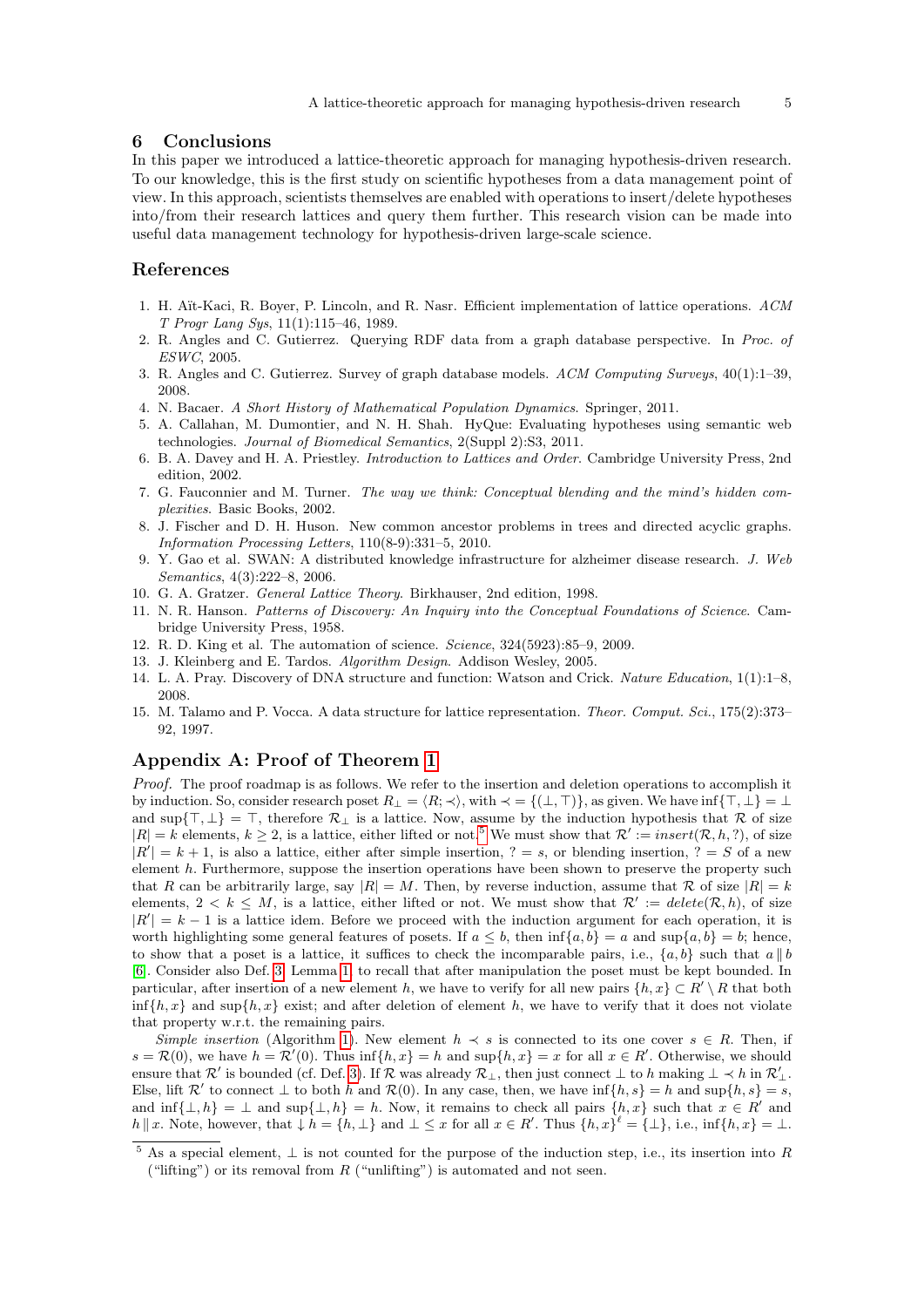Besides, note that  $x, s \in R$  and  $\mathcal R$  is a lattice by the induction hypothesis, therefore sup $\{s, x\}$  must be well defined in R for all  $x \in R$ . Since  $\{s, x\}^u \subset R$  does not change in R' with the insertion of h, then sup $\{s, x\}$ is well defined in  $\mathcal{R}'$  for all  $x \in \mathbb{R}'$  idem. Finally, since  $h \prec s$  for exactly one  $s \in \mathbb{R}'$ , then sup $\{h, x\}$  exists and is the same as  $\sup\{s, x\}.$ 

Blending insertion (Algorithm [2\)](#page-5-1). New element  $h \triangleleft S$  is connected to its many covers  $s \in S$ . For blending insertion, it is required that R is already lifted  $\mathcal{R}_{\perp}$ . If h is replacing  $\perp$  as  $\mathcal{R}'(0)$ , then there is nothing to verify because R is a lattice by hypothesis and the connections  $h \prec s$  in  $\mathcal{R}'$  just replace  $\bot \prec s$ in R for all  $s \in S$  (the blending leads to an order-isomorphism  $\varphi : \mathcal{R} \to \mathcal{R}'$ ). Otherwise, connect  $\perp$  to h, and disconnect  $\bot$  from all  $p \subseteq S$  such that  $\bot \prec p$  in R. Then, for all pairs  $\{x, y\} \subseteq S$ , we have sup $\{x, y\}$  in  $\mathcal{R}'$  the same as in  $\mathcal R$  (which, by the induction hypothesis, are well defined), and inf{x, y} = h. Finally, for all pairs  $\{h, z\}$  such that  $z \in R'$  and  $h \parallel z$ , we have  $\inf\{h, z\} = \perp$ . By the induction hypothesis, we know that  $\sup\{x, z\}$  is well defined for all  $x \in S \subset R$ . Therefore  $\sup\{h, z\}$  must exist for each z such that  $z \parallel h$ and coincide to  $\sup\{x, z\}$  for some  $x \in S$ .

Deletion (Algorithm [3\)](#page-6-1). If element  $h \in R$ , such that  $h \neq \top$  and  $h \neq \bot$ , is  $\mathcal{R}(0)$ , then just lift  $\mathcal R$ to  $\mathcal{R}'_\perp$  replacing h by  $\perp$  in  $\mathcal{R}'$  and there is nothing to verify. Else, it has associated non-empty sets  $Q' = \{q' \in R \mid q' \prec h\}$ , and  $P' = \{p' \in R \mid h \prec p'\}$ . Consider, further, subsets  $Q \subseteq Q'$  such that  $Q = \{q \in Q\}$  $R \mid q \prec h$  and  $q \prec x$  implies  $x = h$ , and  $P \subseteq P'$  such that  $P = \{p \in R \mid h \prec p \text{ and } x \prec p \text{ implies } x = h\}.$ Then we can verify that  $\mathcal{R}'$  is a lattice by means of a twofold analysis, first based on  $Q$  and  $P$ , and then broadened to their supersets Q' and P'. If  $|Q| = 1$  and  $|P| \ge 1$ , connect the element  $q \in Q$  to all  $p \in P$ and then remove h from R'. When  $|P| > 1$ , we have  $\inf\{x, y\} = q$  for all  $x, y \in P \subset R'$ . Now, consider the superset P' of P. For all  $w \in P' \setminus P$ , (by construction) there exists some  $z \in R$  such that  $z \neq h$  and  $z \prec w$ . Take any  $p \in P$ , and note that in R we had inf{p, w} = h. Moreover, by the induction hypothesis,  $\inf\{q, z\} = \ell$  for some  $\ell \in R$  (which has not been affected by the deletion of h). Now, in  $\mathcal{R}'$ ,  $\inf\{p, w\}$  is the same as  $\inf\{q, z\}$  and, therefore, exists. For  $q \in Q$ , the analysis of  $\sup\{q, r\}$  for all  $r \in Q' \setminus Q$  is similar to what we just have seen for the elements of P and  $P'$ . Besides, if  $|Q| > 1$  and  $|P| = 1$ , connect all  $q \in Q$ to the only element  $p \in P$  and then remove h from R'. That is the dual problem, thus the reasoning for the inf–sup existence is analogous. Otherwise, the logic follows idem. If  $|Q| > 0$  then connect all  $q \in Q$ to  $\top$ ; if  $|P| > 0$  then connect all  $p \in P$  to  $\bot$  (lifting R to  $\mathcal{R}'_{\bot}$  in case  $\bot \notin R$ ). Remove h from R'. It is straightforward to verify in R' that, if  $|P| \geq 2$ , then  $\inf\{x, y\} = \bot$  for all  $x, y \in P$ ; and if  $|Q| \geq 2$ , then  $\sup\{x, y\} = \top$  for all  $x, y \in Q$ .  $\square$ 

<span id="page-5-0"></span>

| <b>Algorithm 1</b> Simple insertion on $\mathcal{R} = \langle R; \prec \rangle$ . <sup>6</sup>                 |                                                                      |
|----------------------------------------------------------------------------------------------------------------|----------------------------------------------------------------------|
| <b>procedure</b> INSERT( $\mathcal{R}$ : poset, h: element, s: element)                                        | $\triangleright$ returns: poset                                      |
| <b>Require:</b> $h \notin R$ , $h \neq \bot$ , and $s \in R$ , $s \neq \bot$                                   |                                                                      |
| <b>Ensure:</b> If $\mathcal R$ given is a lattice, then $\mathcal R$ returned after the insertion of h is idem |                                                                      |
| $R \leftarrow R \cup \{h\}$                                                                                    |                                                                      |
| 3:<br>$zero \leftarrow \mathcal{R}(0)$                                                                         | $\triangleright$ holds zero of R.                                    |
| $\mathcal{R}_{\prec} \leftarrow \mathcal{R}_{\prec} \cup \{(h,s)\}\$                                           | $\triangleright$ connects h to s                                     |
| if $zero = s$ then                                                                                             | $\triangleright$ h is new zero of R                                  |
| 6:<br>return $R$                                                                                               |                                                                      |
| else if $\bot \in R$ then                                                                                      | $\triangleright \mathcal{R}$ is already lifted $\mathcal{R}_{\perp}$ |
| $\mathcal{R}_{\prec} \leftarrow \mathcal{R}_{\prec} \cup \{(\perp, h)\}\$                                      |                                                                      |
| 9:<br>if $(\perp, s) \in \mathcal{R}_{\preceq}$ then                                                           |                                                                      |
| $\mathcal{R}_{\prec} \leftarrow \mathcal{R}_{\prec} \setminus \{(\perp, s)\}\$                                 | $\triangleright$ disconnects $\perp$                                 |
| else                                                                                                           | $\triangleright$ lifts R to R $\shortparallel$                       |
| 12:<br>$R \leftarrow R \cup \{\perp\}$                                                                         |                                                                      |
| $\mathcal{R}_{\prec} \leftarrow \mathcal{R}_{\prec} \cup \{(\perp, h), (\perp, zero)\}$                        |                                                                      |
| return $\mathcal R$                                                                                            |                                                                      |

#### <span id="page-5-1"></span>Algorithm 2 Blending insertion on  $\mathcal{R} = \langle R; \prec \rangle$ .

procedure INSERT(R : poset, h : element, S : set) . returns: poset <br>Require:  $h \notin R$ ,  $\bot \in R$ , and  $S \subset R$  is parsimonious (cf. Axiom [1\)](#page-2-3) **Ensure:** If  $\overline{\mathcal{R}}$  given is a lattice, then  $\overline{\mathcal{R}}$  returned after the insertion of h is idem  $R \leftarrow R \cup \{h\}$ <br>if  $\perp \triangleleft S$  then 3: if  $\perp \triangleleft S$  then  $\triangleright h$  is replacing  $\perp$  as  $\mathcal{R}(0)$ for all  $s \in S$  do  $\begin{array}{ll} \mathcal{R}_{\prec} \leftarrow \mathcal{R}_{\prec} \ \cup \ \{(h,s)\} \ \mathcal{R}_{\prec} \leftarrow \mathcal{R}_{\prec} \setminus \{(\perp, s)\}\end{array}$  $R \leftarrow R \setminus \{\bot\}$ else  $\triangleright$  h is set  $\bot \prec h \prec s$  for all  $s \in S$ 9: for all  $s \in S$  do  $\mathcal{R}_{\prec} \leftarrow \mathcal{R}_{\prec} \cup \{(h, s)\}$ 12:  $\qquad \qquad \text{if } (\perp, s) \in \mathcal{R}_{\prec} \text{ then } \qquad \qquad \mathcal{R}_{\prec} \leftarrow \mathcal{R}_{\prec} \setminus \{(\perp, s)\}\$  $\mathcal{R}_{\prec} \leftarrow \mathcal{R}_{\prec} \cup \{(\bot, h)\}$ return R

<span id="page-5-2"></span><sup>6</sup> By a slight abuse of notation, we write  $\mathcal{R}_{\prec}$  instead of  $\prec$  to refer to the set of covering pairs of  $\mathcal{R} = \langle R; \prec \rangle$ .